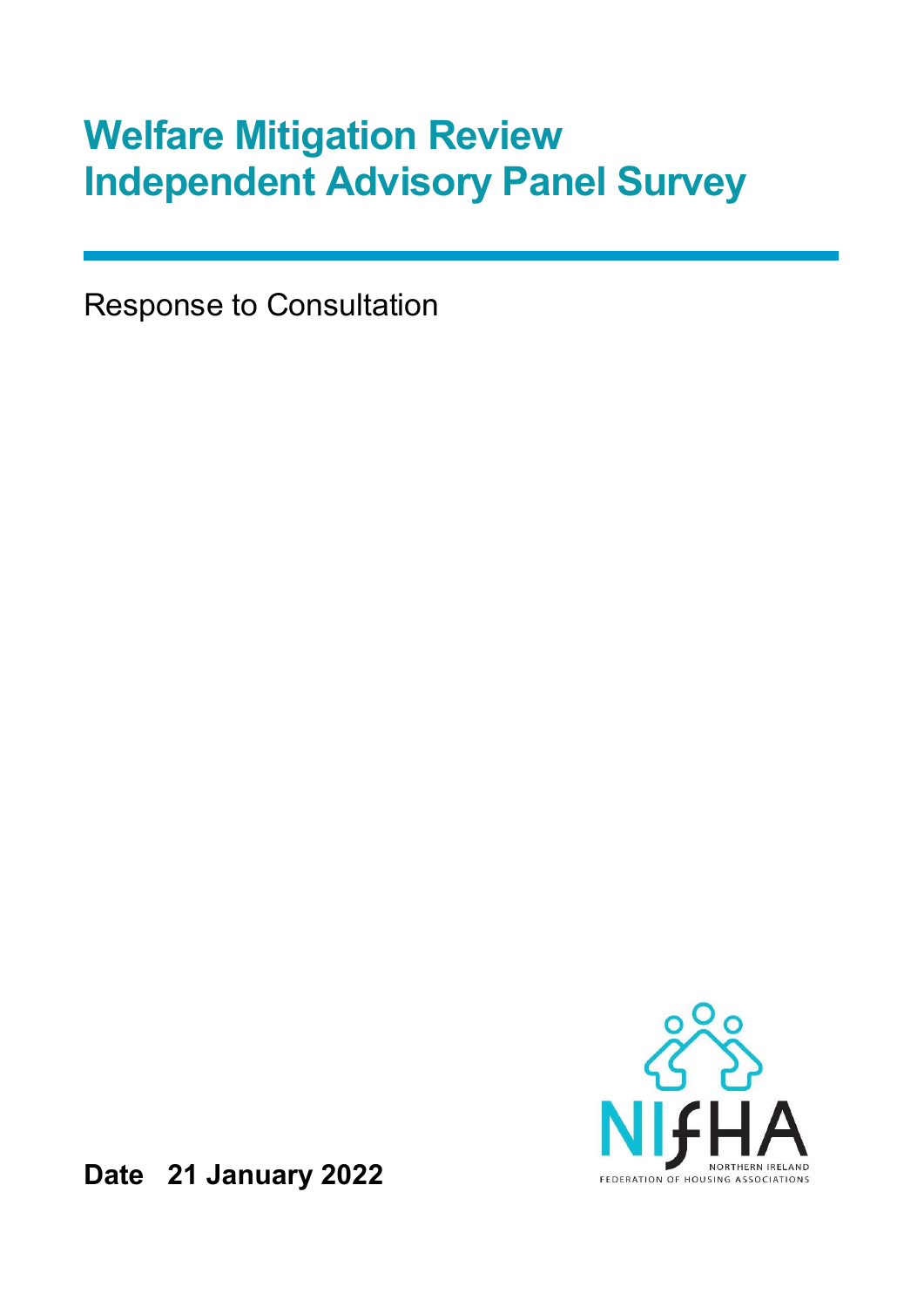# ABOUT NIFHA

The Northern Ireland Federation of Housing Associations, formed in 1977, is the representative body for Northern Ireland's 20 registered housing associations.

Our members are all not-for-profit organisations. Together, supported by the Department for Communities and the Housing Executive, they provide just under 56,000 social and affordable homes.

Housing associations access private finance to effectively double the number of homes they could build with government housing association grant alone.

Housing associations also deliver high quality care and support to help people stay as independent as possible.

 Working in partnership with other organisations, they also invest millions each year in community services and facilities.

Our sector employs more than 3,200 people and manages housing assets worth £4.5 bn.

NIFHA welcomes the opportunity to comment on this Welfare Mitigation Review - Independent Advisory Panel Survey

## PART 1: SETTING THE CONTEXT

The Independent Advisory Panel are completing a review of welfare mitigation payments. They are seeking feedback on the existing payment schemes and views on the need for new mitigation measures to complement the social security system.

## PART 2: CONSULTATION QUESTIONS

ARE THERE ANY AREAS OF THE SOCIAL SECURITY SYSTEM WHERE THE NORTHERN IRELAND EXECUTIVE OUGHT TO USE ITS OWN BUDGET TO MAKE CHANGES TO THE BENEFIT SYSTEM?

## HA<sub>1</sub>

Inflation and the cost of living rising steadily - the rate of Universal Credit (UC) should be increased, removing the £20 uplift at such a critical stage in the Pandemic was an extremely unfair decision.

Legacy Benefit levels were never increased in response to the Covid 19 crisis which was extremely unfair. The rate of pay for these benefits should also be raised to at least the level that was in place for UC claimants as a result of the £20 uplift.

Claimants who are in receipt of severe disability premium (SDP) who have a change of circumstances and must move onto UC should be mitigated the full amount of the SDP for those impacted. Transitional Payments currently in place do not provide enough financial protection and are subject to the harsh 'eroding system'.

Housing Benefit – reinstate the higher rate of the additional earnings disregard. This was increased to £37.10 during the pandemic but has since been reduced again to £17.10.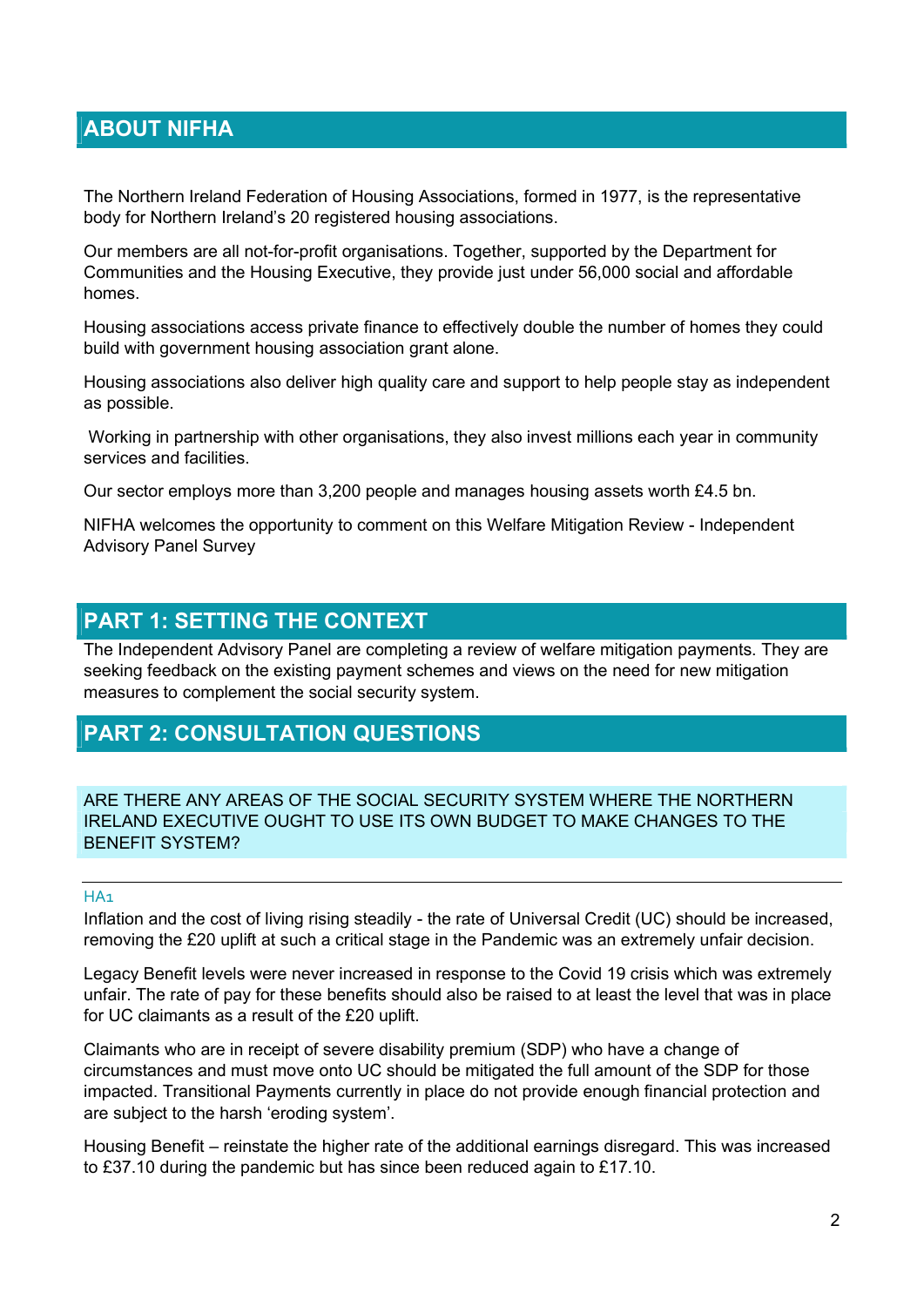Housing Benefit - Increase the personal allowance for those who have reached state pension age, this was reduced by £14 p/w in April 2021.

Improve rate of payments provided through Discretionary Support.

## H<sub>A2</sub>

The NI Executive should consider using its own budget to ensure that the loopholes in regard to bedroom tax and benefit cap are covered for all those in receipt of these mitigations.

In addition, finances should be made available to those who have found themselves in arrears due to delays in UC and rates assessments as well as when errors have been made when these assessments have taken place.

The NI Executive should consider re-instating the £20 that has been taken away from those in receipt of UC.

Discretionary support could be extended as a means of supporting people who are in receipt of benefits, especially when they are seeking housing costs to ensure that they do not find themselves in arrears. Consideration should be given for financial support to those individuals who have been impacted by overpayments in regard to welfare supplementary payments.

## HA3

The Executive could introduce a mitigation payment for Rates Rebate (RR) where there is a drop in income during the year. At present the award is fixed for one year. If a tenant has a partial award and their income falls the Rates Rebate claim is not reassessed to take account of the reduced income. This causes our tenants hardship and arrears of rates. The claim is only reassessed at the anniversary of the claim.

If a tenant is employed and paid every 4 weeks there is 1 month in the year where 2 wage payments are taken into account for 1 Assessment Period. This often causes no award of UC for that Assessment Period. These tenants experience hardship and they can easily fall into rent arrears. If the tenant is paid monthly there is legislation allowing UC to transfer 1 of the 2 payments to the next Assessment Period. Our tenants who are paid every 4 weeks do not have access to this legislation and this could be viewed as discrimination and a social policy issue. A solution would be to amend the legislation to include those tenants paid every 4 weeks or give these tenants entitlement to a mitigation payment for that month each year when 2 wage payments are taken into account in 1 Assessment Period. There is a similar problem for tenants who are paid every 2 weeks. For some Assessment Periods 3 wage payment will be taken into account. This can cause a nil award of UC for that Assessment Period. This puts these tenants in a similar position to tenants paid every 4 weeks. To prevent hardship and accrual of rent arrears these tenants need access to a change in legislation or a mitigation payment for the months where 3 wage payment are taken into account. A similar issue exists for tenants who are paid weekly. They have 4 wage payments taken into account for each Assessment Period. For some Assessment Periods 5 wage payments are taken into account. These tenants also need access to a change in legislation or a mitigation payment to alleviate hardship and rent arrears for those Assessment Periods where 5 wage payments are taken into account for assessment of UC.

## HA<sub>5</sub>

Increasing the amount of money paid to claimants on basic benefits in Northern Ireland by creating a universal minimum income floor which would be unsanctionable thus reducing homelessness.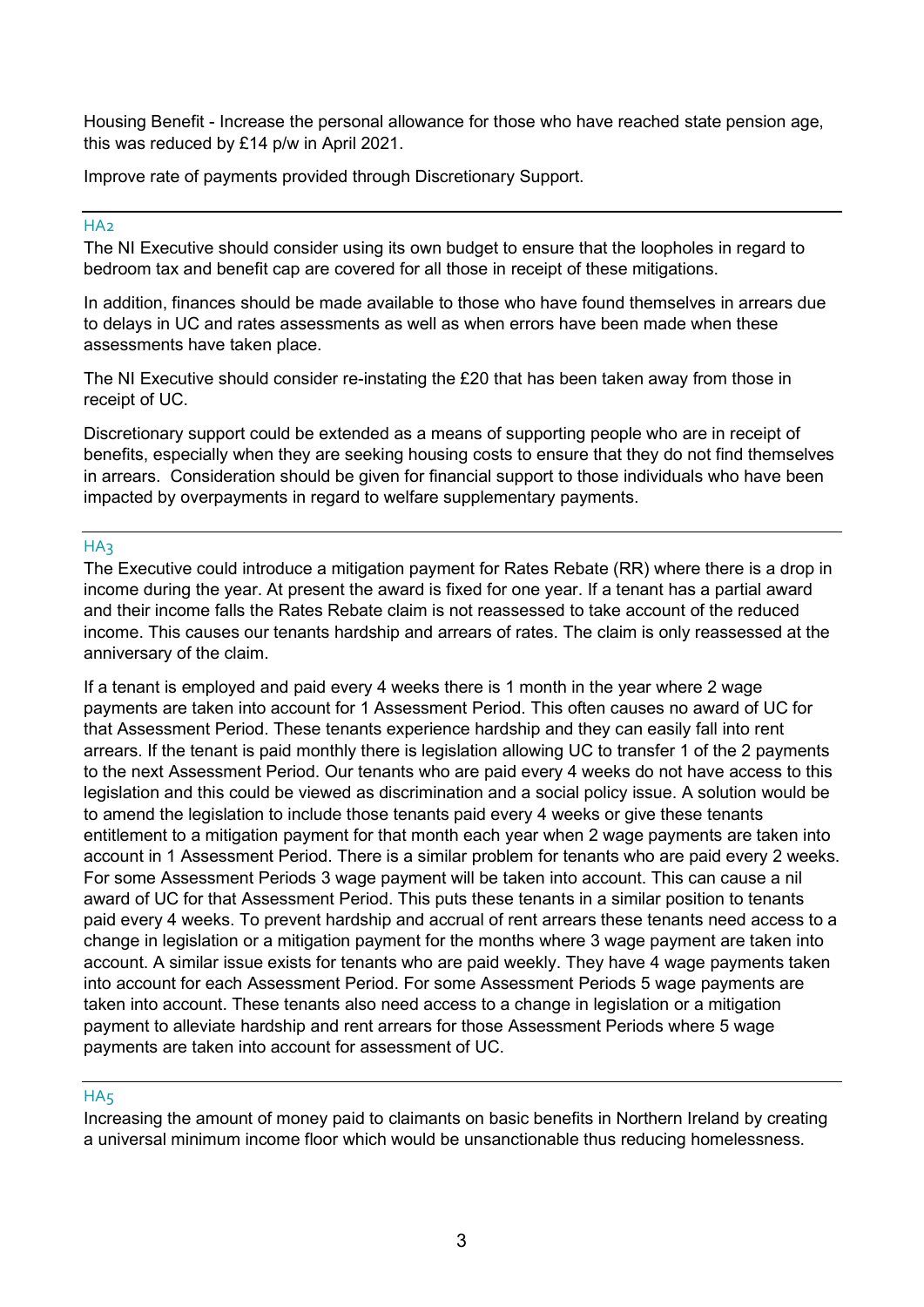Considering scrapping of the Bedroom Tax/Benefit Cap system in Northern Ireland and replacing temporary mitigation measures with a permanent solution given the shortage of suitable social housing

Scrapping the Rate Rebate scheme for UC and replacing it with the system that tracks claimants' circumstances in real time (and not once a year like it is now).

## H<sub>A7</sub>

The length of time that Rate Rebate can be backdated should be extended from 3 months to 6 months, this would help reduce the risk of tenants getting into difficulties with rent arrears because of not claiming in time. Due to confusion and the complexities of the current RR scheme, this extra room for manoeuvre would allow social landlords time to identify tenants who have not made a claim.

A reduction in the rate rebate taper to match the reduction in the UC taper would keep the Rate Rebate scheme in balance with UC.

Rate Rebate should be reassessed if you have a change of circumstances, it's common for people to receive extra income in the first month that they are assessed for Universal Credit, especially if they have stopped working and are waiting for a final payment of salary. However, the rates system will only review the information regarding income once a year and won't review a claim if the income has reduced. Unfortunately, this can mean that tenants get less help with rates for a full year, even if they are unemployed for the whole period.

The reduced rate for UC claimants under 25 seems arbitrary, especially for those living independently. They face the same costs as someone over 25 and it is hard to see how the decision to award them less is not reductive. Any help the executive could give to mitigate this difference in payment would be fair and welcome.

THE PANEL ARE INTERESTED IN YOUR EXPERIENCES INCLUDING FOR EXAMPLE, HOW THE SYSTEM CAN BE IMPROVED, THE LEVEL OF PAYMENTS, HOW TO HELP PEOPLE WHO RECEIVE SOCIAL SECURITY BENEFITS MOVE INTO PAID WORK, OR PROGRESS TO BETTER PAID WORK, THE SYSTEMS FOR ESTABLISHING ENTITLEMENT TO BENEFITS INCLUDING DISABILITY BENEFITS AND ANY OTHER ISSUES OR SUGGESTIONS YOU HAVE.

## HA<sub>1</sub>

The 5-week wait for first payment of UC should be removed.

Universal Credit Contingency Fund should be administered through UC, many claimants opt to take out an Advance Payment of UC rather than apply for the UCCF not realising the Advance Payment is a loan. Could UC advisers first offer the UCCF and provide details of how to apply for this? Claimants arguably are not being granted enough money to live on for 5 weeks through the UCCF.

There should not be a 3 month wait (or longer) before a claimant can receive payment for the limited capability for work and work-related activity (LCW & WRA) component of UC. Where eligible on ESA, a personal allowance is paid from date of claim until the person's case has been assessed. Could a similar system be designed through UC? People who are unfit for work are suffering as a result of this.

Could it be made clearer on UC the need for the claimant to provide a fit note to determine when the LCW & WRA starts to prevent further unnecessary delay. Would it be possible to add a warning box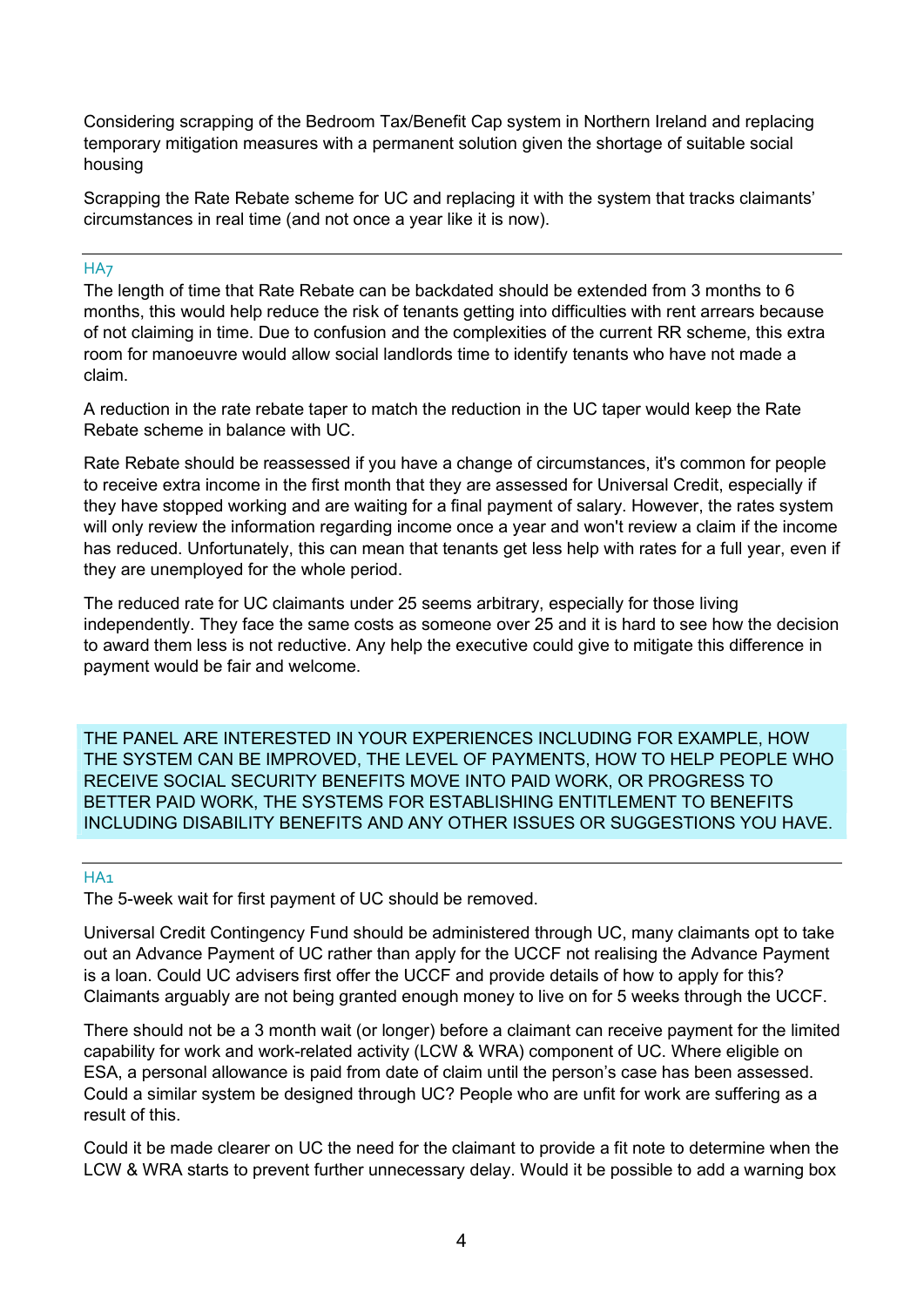on the UC application/UC journal and NI Direct indicating that claimants could be financially worse off if they don't make it clear at the start of their claim if they aren't well enough to work?

People who are on ESA and move to UC asked to complete UC form even if they have recently completed ESA50 form, could both UC and ESA communicate to prevent this undue stress and unnecessary extra work for the claimant?

Improve the process for claiming childcare costs through UC. Reports of payments being missed and that is very difficult for parents to keep on top of this to ensure they are receiving the correct amount of support for childcare through UC.

In terms of the Housing element of UC, arguably there should not be the need for a separate claim for Rates Rebate to made outside UC. The Rates Rebate claim should be designed to be incorporated through UC. Missed claims and general huge delays with Rates Rebate cause rent arrears.

The unacceptable delay in UC administering SSSC mitigation payments to landlords. These often take months to put in place which paints an inaccurate picture of the rent account. Furthermore, UC often fail to stop SSSC mitigation payments when a claimant is no longer entitled to them, this can cause arrears to build up.

More awareness brought into place of the existence of the overpayment recovery waiver system and how to seek one – evidence suggests very little UC official error overpayments are actually written off.

The reintroduction of the sanction regime through UC is concerning given the rising cost of living – will this always be used as a last resort?

Re-opening of 'digital zones' at the Job Centre so claimants without internet access can make a claim for UC.

UC info on NI Direct homepage, could more information be added to the top of each page for example, what to do if you're UC housing costs element isn't enough to pay your rent, what to do if you need help with rates, what to do if you need help with health costs, such as eye tests/glasses/dental treatment.

The Discretionary Support application process is unnecessarily long and complicated particularly for people coming from a homeless situation into a new build property. Often the awards granted also do not cover the costs of moving into a new home. We are hearing reports of different advice given by discretionary support advisers on what exactly discretionary support covers which is very confusing and can generate unfair outcomes.

## $HAD$

Having to apply for rates separately from UC is very confusing for applicants and it should be a more streamlined one application approach with government departments working more collaboratively rather than leaving the onus completely with the applicant.

The current system is causing tenants to go into rent arrears due to the constant delay in rates and the payment streams coming in at different times which can be confusing for tenants and for housing staff having to monitor rent accounts and more staff time taken in managing rent accounts.

There is a need for more joint up working between social security agency and the voluntary sector in supporting claimants back into work at times there can be duplication and conflicting information.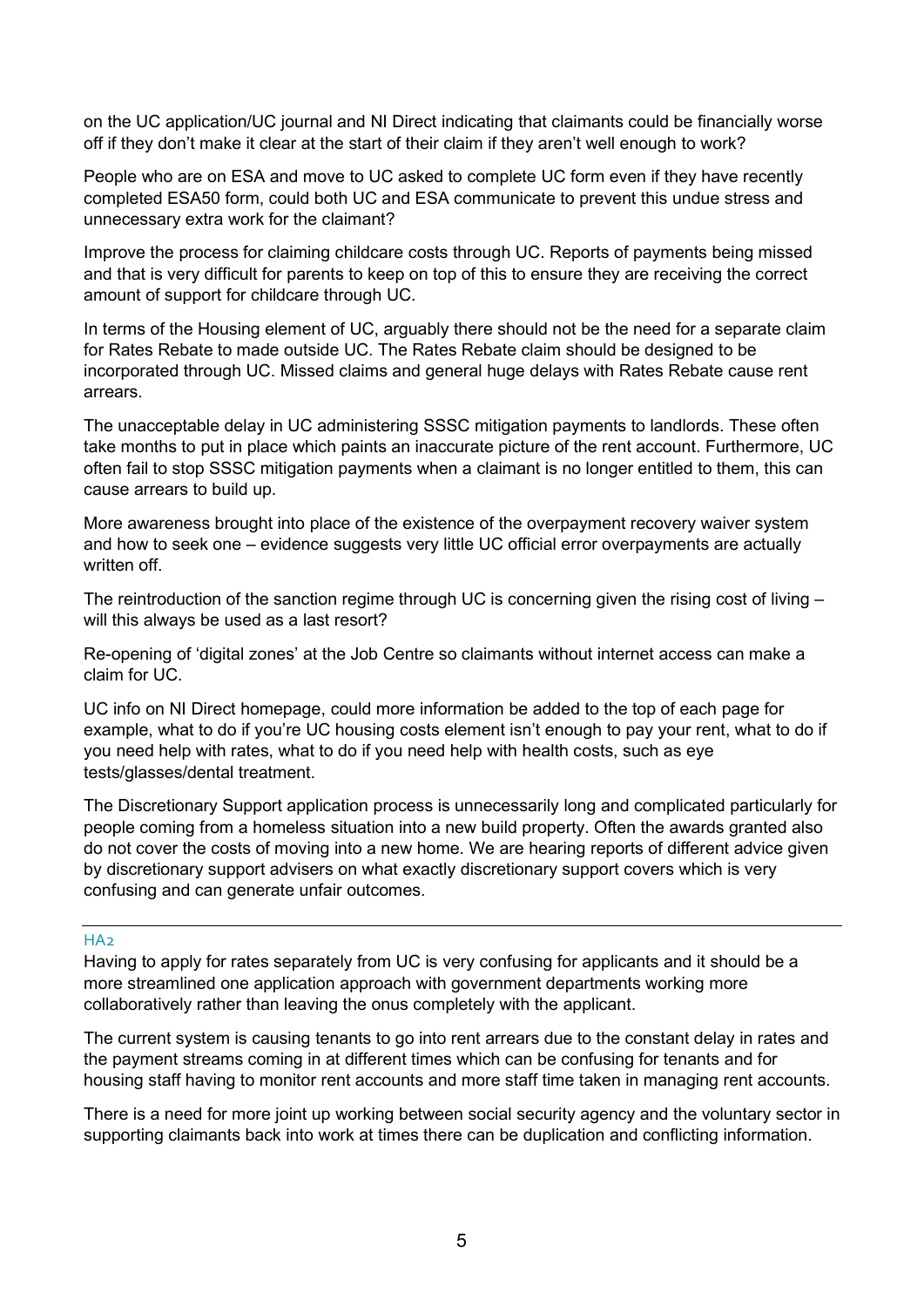Waiting times for new applicants of benefits are lengthy resulting in people borrowing money from unregulated lenders, getting into debt at extortionate interest rates, reliance on foodbanks, charities etc. When payments are made, the rates of these payments are not enough for people to realistically live, particularly since the withdrawal of the additional £20 per week payment made during lockdown. Withdrawal of this has resulted in people getting further into debt and poverty.

Better systems and rewards are needed in fair pay for those entering into employability schemes and apprenticeships etc

## $HA<sub>3</sub>$

We have found in most cases our tenants are willing to claim help with their rent through UC. However, many tenants do not make a claim for help with their rates. This can be a substantial problem and forms a considerable percentage of tenant housing debt. Entitlement to RR is linked to entitlement to UC, however, a claim for UC and RR requires 2 separate claims. The UC online application form could be amended to a default position where a claim for RR is opened unless the tenant opts not to claim. The option to opt out of the claim for RR could be included under the tab where help with housing costs is claimed. A question could be included 'Do you want to claim Rates Rebate for help with your rates?' If the answer is 'YES' the tenant's details are sent automatically to LPS for assessment of the claim. If the answer is 'NO' the tenant is advised they will need to make arrangements themselves to pay their rates and non-payment of rates could result in loss of their tenancy.

The department could consider subsidising routes to paid work or routes to better paid work, e.g., help with the cost of driving lessons, help with the cost of digital capability classes, classes aimed at debt management and enhancing employability. Regarding access to work the department could forge closer links with the local non advanced education colleges, e.g., the department could encourage participation in education and collaborate with colleges to host open days specifically for benefit claimants. An open day could be held once each semester as opposed to once each academic year.

Regarding establishing entitlement to disability benefits the department could develop one assessment process for all disability benefits. One assessment could be employed to establish entitlement to all disability benefits the claimant could make a claim for. This would eliminate the need for an assessment for each disability benefit. A separate assessment for entitlement to PIP, ESA and AA would not be needed.

Regarding uptake of unclaimed benefits, when a claimant over 65 makes a claim for state retirement pension this could trigger the department to make an assessment of all available benefits. The claimant could be offered a benefit entitlement check regarding additional entitlement to Pension Credit, Attendance Allowance, Housing Benefit and Carer's Allowance. The effect and ramifications of each application could be explored with the claimant and they could be helped to make the claim. This process could be extended to include all claimants regardless of their age. If they make a claim for any benefit, they could be offered an in-depth benefit entitlement check with assistance to claim any additional entitlement. Regarding provision of benefits advice, the department could establish closer links with and liaise with the advice sector and social housing providers' Welfare Rights Officers to tap into expertise that already exists. This work could even be contracted out to advice agencies, social housing providers and to individual advisers working on a self-employment basis. These solutions could run in tandem with the department's 'Make the Call Service' which could be developed along the lines described above. The process could include identification of additional supports required e.g., debt advice for claimants who need this assistance, help with applications for charitable grants where the client has exhausted all other avenues of assistance i.e., discretionary support. Provision of food vouchers could also form part of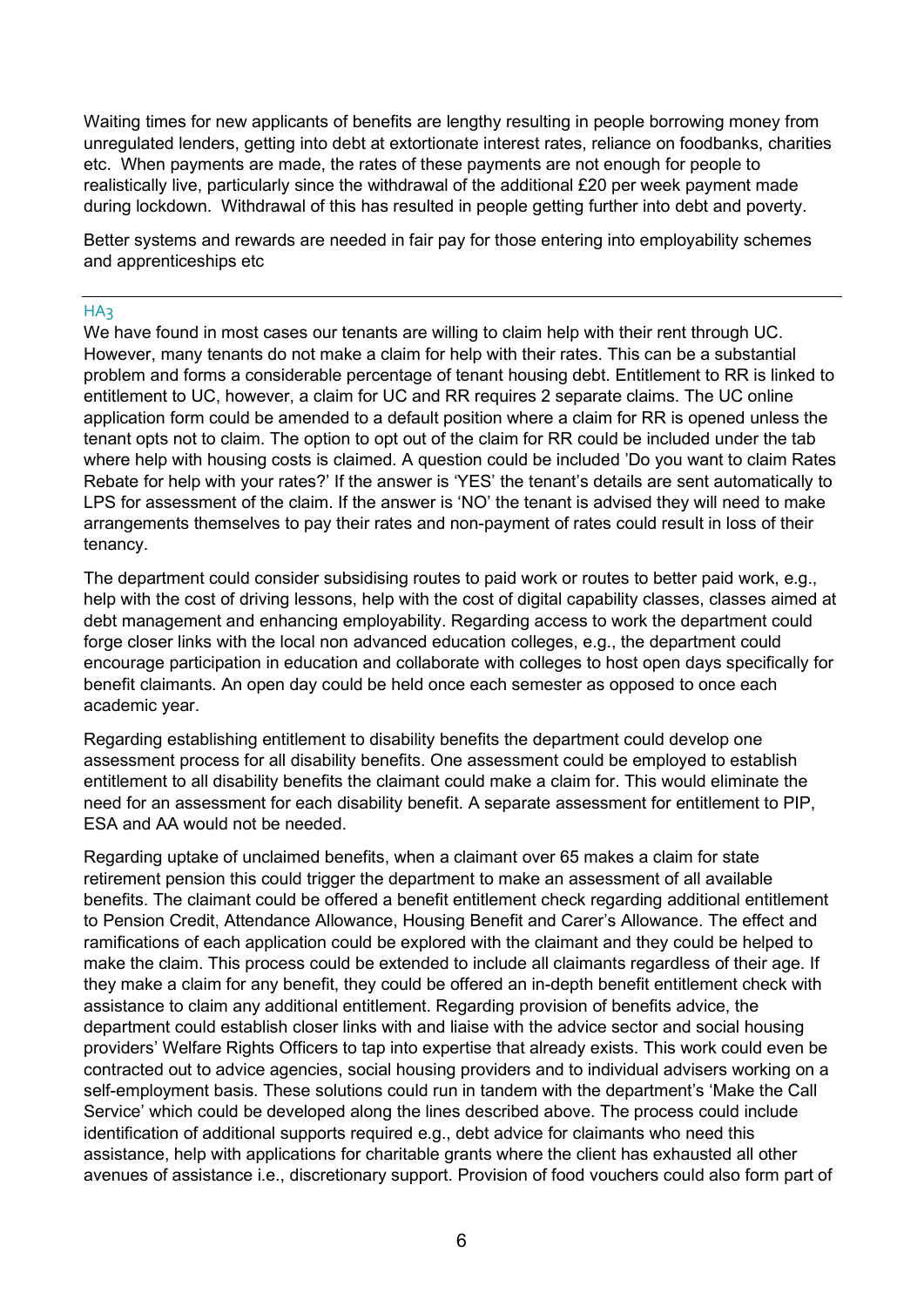the supports offered. As already stated there could be referrals to classes offering training/information on digital capability, financial capability, and employability.

In order to maintain and improve the quality of advice across the advice sector and the department's 'Make the Call Service' the department could collaborate with the advice sector/Money Advice Service (MAS) to develop and offer additional training and recognised qualifications to advisers working within the sector. An equivalent registration criterion to that attained by debt advisers could be developed for generalist/specialist benefit advisers.

## HA4

Difficult for people with disabilities and anyone with a mental health illness, learning difficulty and dyslexia trying to access a fresh application of universal credit from housing benefit has been challenging. As a housing officer helping claimants of universal credit switch from housing benefit the main difficulty would be communication. Claimants would not have access to a computer or have an email address. They did not have any digital skills and prefer face to face communication or by telephone. When signing a new tenant either a transfer or an applicant there has been little engagement between universal credit staff and an applicant who is computer illiterate who must communicate by phone. During the pandemic users experienced a major stumbling block and in particular their capacity to try and deal with a change in how they were going to receive their payments. Trying to obtain help and support by the telephone switchboard at the jobs and benefits office and the helpline was very difficult. Trying to speak to the correct person to help with a claim unfortunately the switchboard was not user friendly and was disconnecting many times. When claimants clicked on to suggested number the line either went dead or the call returned to the main message. This problem caused frustration, time consuming and the claimant was unable to get any help. On the other hand, once claimants eventually got speaking to the correct person, they were able to assist the claimant.

## HA<sub>5</sub>

We would recommend scrapping the UC 5 weeks assessment waiting time as a lot of claimants are not able to afford leaving the Tax credits legacy system with regular weekly payments including support for the childcare costs and applying for UC system which is sometimes more generous (example) claimant in part time work.

We would also like to increase the level of basic benefits across the board as they have been frozen for several years now and claimants are struggling to survive given the level of inflation, fuel, and energy costs.

## HA6

The UC system is complex for those who ae vulnerable We have found that the initial five-week wait for the first payment has already driven tenants into debt and they subsequently face difficulties trying to catch up with household bills and mounting arrears on rent accounts. We feel that the system could be better streamlined if tenants were able to opt into a Rates Rebate Application at the point of applying for UC and confirmations that this has been actioned.

The current Rates Rebate (RR) System is unfair for claimants with the delays in processing claims and the unfairness of the fixed award particularly where there is a drop in income during the year and the claim is not reassessed to take account of the reduced income.

This as other Housing Associations have indicated causes increased debt for claimants and may also involve legal action for arrears. We feel that as with the assessment of other benefits the Rates Rebate award should be reviewed to consider any change in circumstances.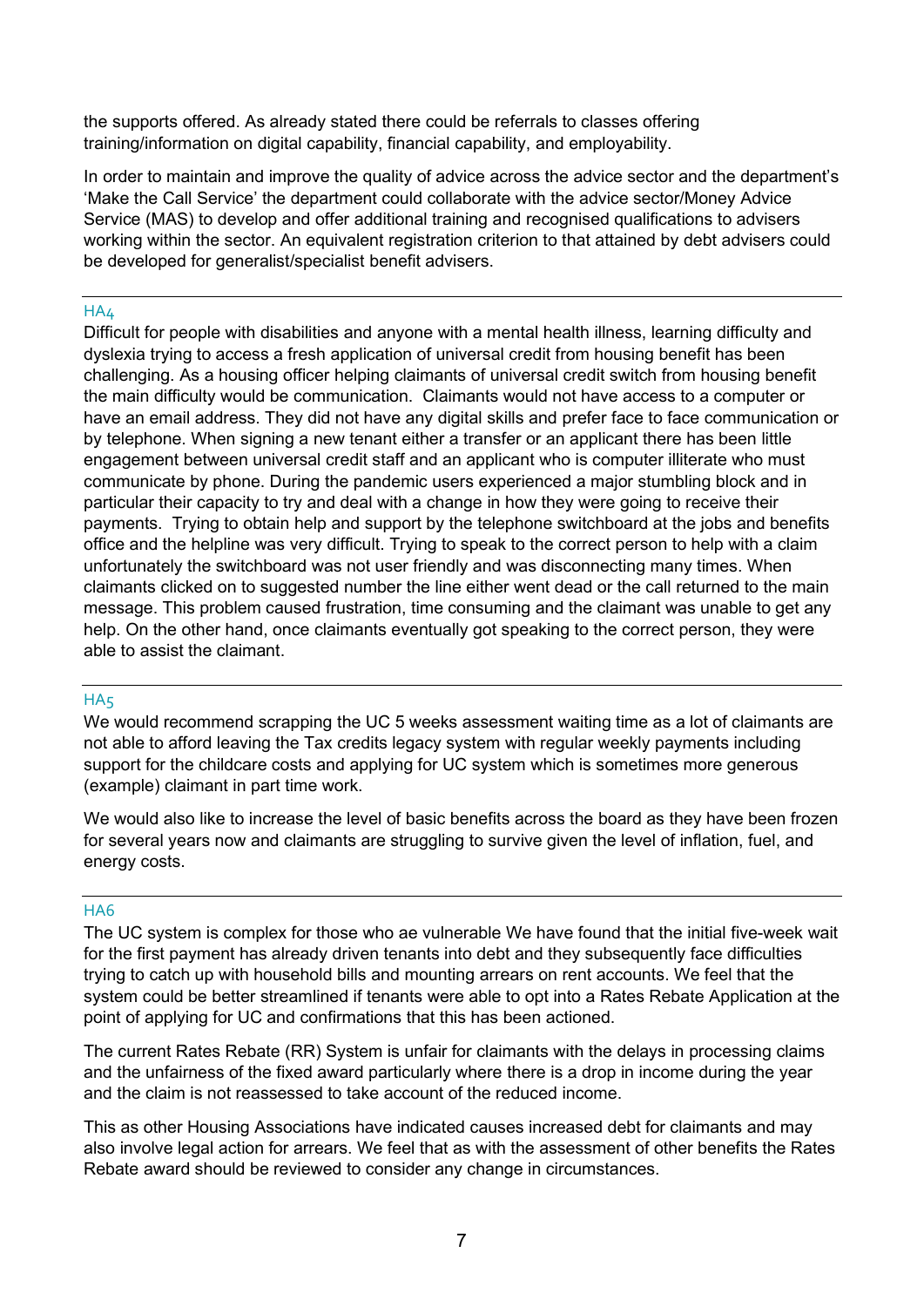## H<sub>A7</sub>

There are problems with the UC contact centre, upon initially being connected one must listen to various recorded messages, select multiple options and go through an automated verification system. At the end of this you can be disconnected before even being put in a hold queue. Talking to a human is the only way that vulnerable tenants with a phone claim can check/update their account. Many can give up or get very frustrated while trying to get through, especially those with mental health problems and learning difficulties. A separate phone line for users on phone claims should be considered.

Furthermore, the automated verification system seems to lack reason. It claims to allow the person who answers the phone to have the client's case open in front of them when taking the call, this has not once been the case when using the service. Indeed, whoever answers the phone needs to verify the caller when they answer and has no prior notification of who is making the call. In its current state the automated verification system seems to have little purpose other than to frustrate clients and advisers alike, perhaps in the hope that they give up and do not use the service?

There are a lot of jobs that UC claimants are obliged to apply for that are categorically unsuitable. Their suggestion seems to be automated rather than considered. For example, claimants being asked to apply for delivery jobs with no driving licence. Some care should be given to the types of jobs suggested to different claimants, disillusionment with the system can arise that may keep claimants on the UC system longer. For example, I have clients with health problems who would be receptive to certain types of work but have sought to be added to the LCW or LCWRA groups to avoid being strongarmed into applying for work that would be deleterious to their health.

UC remains a very inflexible system, mistakes made, or untimely submission of applications can only be backdated to one month despite the circumstances. This can leave the most vulnerable or those who have received poor or incomplete advice/assistance (oftentimes from JBO staff) in debilitating debt and arrears.

## THE PANEL ARE ALSO INTERESTED IN WHAT YOU THINK ARE PRIORITIES WE SHOULD CONCENTRATE ON. THE SOCIAL SECURITY BENEFITS WE ARE LOOKING AT INCLUDE

## • JOBSEEKER'S ALLOWANCE (INCOME BASED)

HA<sub>5</sub> increase the amount as £73 weekly is too little to live on

## • EMPLOYMENT AND SUPPORT ALLOWANCE (INCOME RELATED)

## HA<sub>5</sub>

increase the amount as £73 weekly is too little to live on

## • INCOME SUPPORT

## • CHILD TAX CREDIT

## $HAD$

The two-child rule to Child Tax Credit should be abolished. Not making a payment for any further children beyond two results in families experiencing further financial struggles and poverty. This aspect of tax credits is also a prohibitor in terms of incentives to enter employment for those with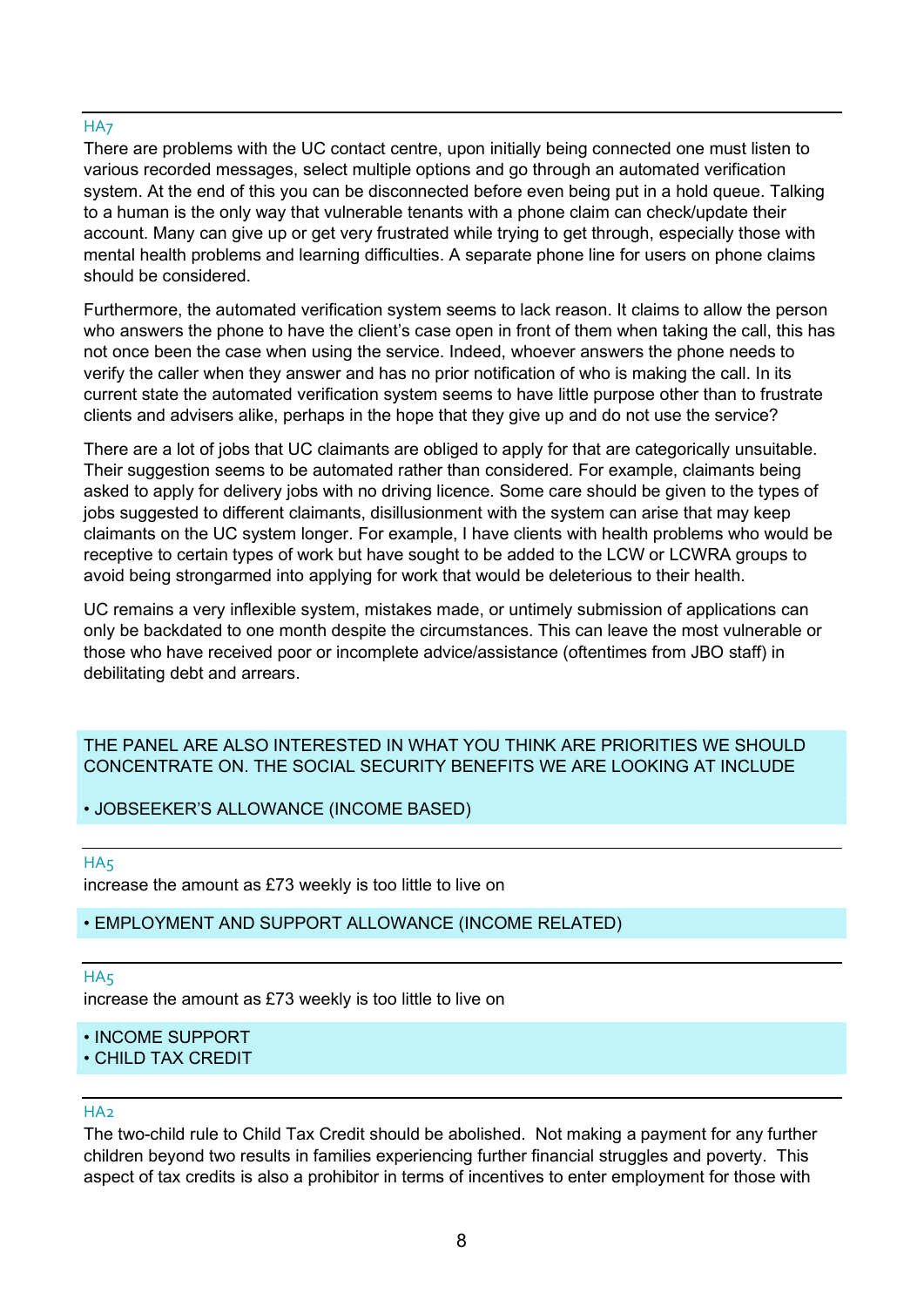more than two children in the family. The exemption whereby a payment can be made for a third child if it is said this child has been conceived through rape can result in a precarious circumstance for those women and for staff in agencies who become aware of this, because current legislation in NI can hold a person criminally accountable if they are aware of a crime having been committed and have not reported on to Police

## HA<sub>5</sub>

100% of the childcare costs covered to enable people into better work

## • WORKING TAX CREDIT

## HA<sub>1</sub>

Reinstate £20 uplift which was available April 2020/21

• HOUSING BENEFIT

## HA<sub>1</sub>

Reinstate higher additional earnings disregard

- DISABILITY LIVING ALLOWANCE
- PERSONAL INDEPENDENCE ALLOWANCE

## HA<sub>1</sub>

Improve the assessment process to prevent harsh decisions preventing claimants from getting PIP

## $HAD$

Claimants for PIP that have been rejected, and then found themselves having to challenge that decision, often 'in the dark', and on multiple occasions, while not knowing what evidence has been requested and relied upon to assess their entitlement the level of communication is poor.

Claimants face huge uncertainty throughout the process over who is responsible for providing further evidence, what evidence has been obtained and whether or not it has actually been considered as part of the decision to award benefit. The level of communication with claimants needs to be improved.

## HA<sub>5</sub>

Improve the quality of decision making with greater emphasis on the medical evidence.

- ATTENDANCE ALLOWANCE
- CARER'S ALLOWANCE
- CHILD BENEFIT
- STATE PENSION (BASIC OR NEW)
- SURE START MATERNITY GRANT
- PENSION CREDIT
- UNIVERSAL CREDIT

## HA<sub>1</sub>

See above comments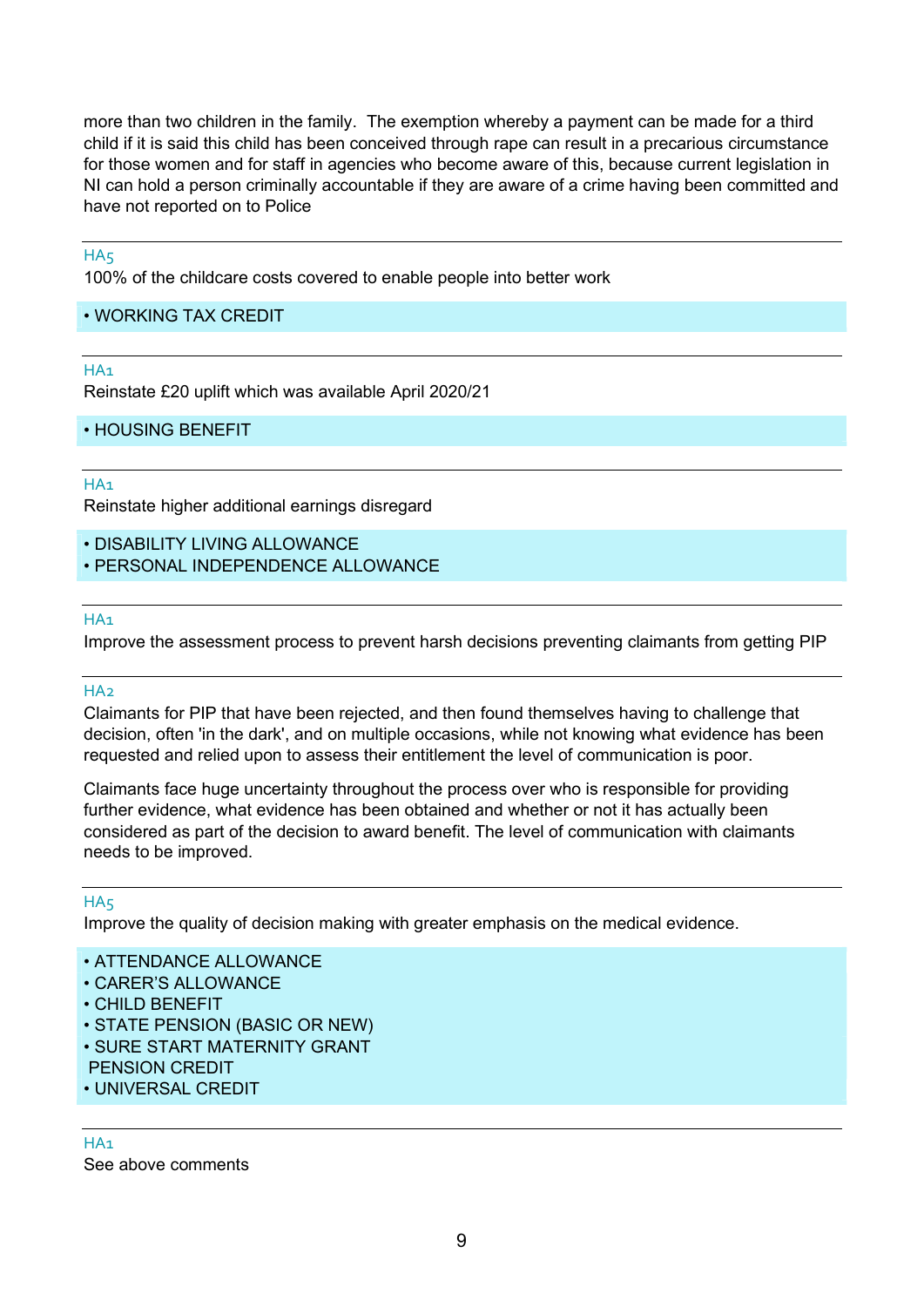## H<sub>A2</sub>

The rent element of Universal Credit can result in rent arrears and people may face losing their homes, due to the low scale of welfare payments and people unable to budget with already low incomes, putting them at risk of not paying their landlord. The system of Housing Benefit being paid directly to the Landlord works much better, meaning that those who are already faced with poverty are not tempted to rely on a rent element payment to put food on the table

## **HA3**

General comment- Regarding all benefits, the claiming process could be streamlined. It should be possible to claim all benefits online. A portal similar HMRC's Gateway Account could be developed. All claims could be completed on the portal and the department could communicate directly with the claimant through their portal. This could be a development of the current system in place for UC claimants. The claimant could log on to their portal and have access to all their benefits. They could see immediately if there are issues with any of their entitlements.

## HA<sub>5</sub>

Reinstate £20 top up

## HA6

Reinstate £20 uplift which was available April 2020/21

Communication with all stakeholders including claimants and Housing Association staff to address any ongoing operational difficulties

#### HA<sub>7</sub>

I believe UC should be the priority for your consideration. The vast majority of new applications for social security involve UC (and the associated RR scheme) and the problems discussed above are of immediate concern.

Carer's Allowance may also be a priority given the changing demographics of the population. The amount paid is derisory for claimants who are keeping family and friends out of care-homes or institutions. The balance on what is saved by these people's work should be renumerated to them at a higher rate or they may not be able to continue in their roles.

PLEASE ALSO TELL US WHETHER YOU ARE A CLAIMANT, SOCIAL SECURITY ADVISER OR WHAT OTHER INVOLVEMENT OR INTEREST YOU HAVE IN THE SOCIAL SECURITY SYSTEM. I AM A CLAIMANT, AN ADVISER, OTHER (PLEASE SPECIFY)

HA1 I am a Welfare Advice Officer employed by a Housing Association.

HA2 I am a Housing Officer for a Housing Association

HA3 I am a Welfare Rights Officer working with a Housing Association.

HA4 I am a Housing Officer for a Housing Association

HA5 I am a Social Security Adviser for a Housing Association

HA6 I am a Housing Manager for a Housing Association

HA7 I am a Social Security adviser for a Housing Association